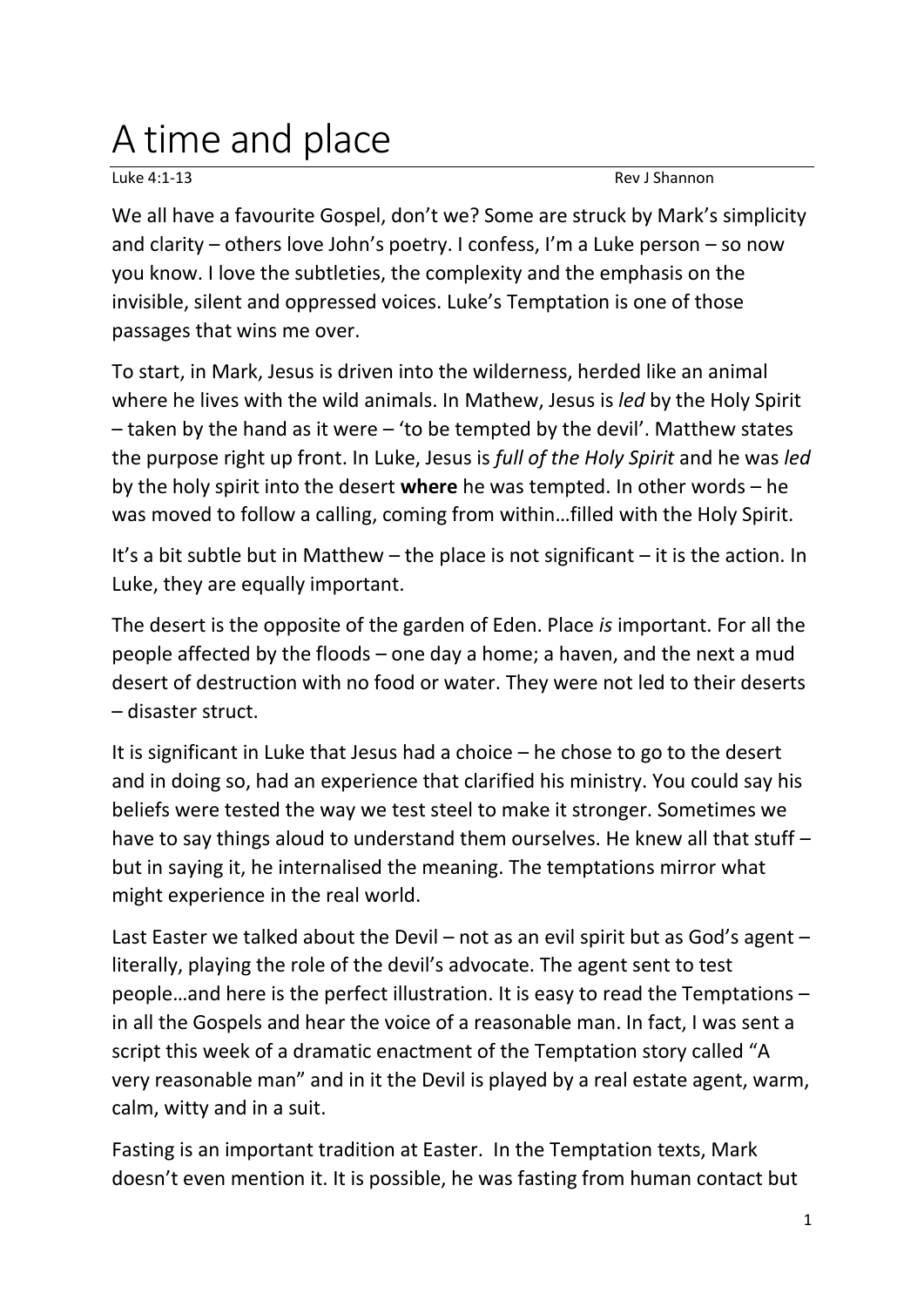he did have the angels with him. In Matthew, the appearance of the devil is after 40 days of fasting – and could even be taken as a hallucination. But in Luke, the link between fasting, hunger and the first temptation is absolutely clear. The Devil is there, watching and waiting. There is a sense that Jesus, like Moses, is in the desert waiting to receive the law from God. The last thing he expected was a different kind of advocate. The story points out that element of surprise. We can be waiting and praying for one thing – and something totally unexpected pops up. Do we recognise it for what it is?

We tend to think of fasting as giving up something we love like chocolate. Last year, in the middle of the pandemic, I said we had already given up too much. If we were going to give up something then make it worthwhile like a bad habit or those extra COVID kilos. Alternatively, it was an opportunity to take up something positive like volunteering or setting aside a special, daily time for prayer.

This year, I'd like to fast from the news and politics. I don't know if that is possible without moving to a desert far, far away. I'd like to give up worry and travel. I'd like to fast from committees for 40 days and come back with clarity in my bones.

Let's just take a minute and think of what we would *like* to give up ….(silence)

And what we'd like to take up as a mission ….(silence)

What does that say to you? Metaphorically, we have been in the desert for 2.5 years – my question is, are we coming out any wiser? Our Lenten journey should be reassessing what is important, who is important and how do I foster that?

There are two more significant differences between Luke's story and the other accounts. The first is in what does kingdom mean. Matthew takes Jesus up a mountain and says he can rule all that he can see. It is a wealthy, earthly kingdom. Luke is much more magical. He raises Jesus up above the earth and compresses time. Perhaps because Jesus refused to use his super powers to turn the stones to bread that Satan feels he has to show off his authority over the natural world. Whatever the reason, it seems like a bigger kingdom, beyond imagination. In the sky, they are omnipresent.

Luke's Satan doesn't ask him to 'fall down' or capitulate – only to worship him. It is simply a realignment, a regime change. Easy. Remember Caesar did not